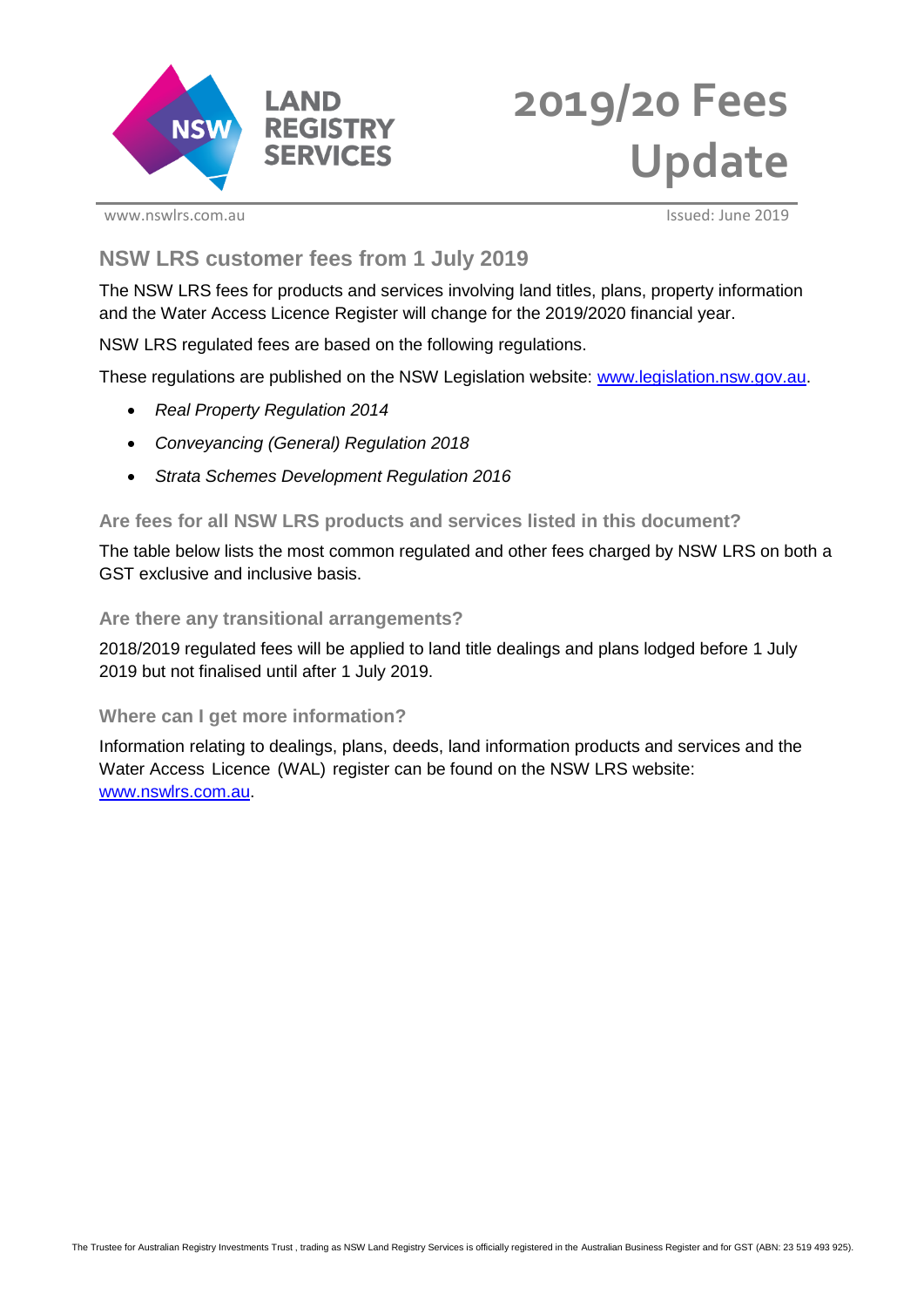

**2019/20 Fees**

www.nswlrs.com.au Issued: June 2019

| <b>NSW LRS Product/Service</b>                                                                                                         | Fee $(\$)$<br><b>Excl GST</b> | Fee $(\$)$<br><b>Incl GST</b> |
|----------------------------------------------------------------------------------------------------------------------------------------|-------------------------------|-------------------------------|
| Document Registration Services - Dealings and related documents                                                                        |                               |                               |
| Amendment of a folio of the Register, Crown Grant or Certificate of Title<br>(minimum)                                                 | *130.84                       | 143.50                        |
| Annulment of Bankruptcy                                                                                                                | *130.84                       | 143.50                        |
| Application, dealing, request or caveat referring to more than 20 folios of<br>the Register                                            | 130.45                        | 143.50                        |
| Application, request or dealing that results in making, altering or<br>removing more than one recording, for each additional recording | 130.45                        | 143.50                        |
| Application for replacement Certificate of Title                                                                                       | *130.84                       | 143.50                        |
| Application to Record a New Registered Proprietor                                                                                      | *130.84                       | 143.50                        |
| Application to record a subsisting interest                                                                                            | *130.84                       | 143.50                        |
| Authentication of forms                                                                                                                | 130.45                        | 143.50                        |
| <b>Bankruptcy Application</b>                                                                                                          | *130.84                       | 143.50                        |
| Cancellation of a Writ                                                                                                                 | 130.45                        | 143.50                        |
| Cancellation of an abandoned or extinguished easement                                                                                  | *130.84                       | 143.50                        |
| Caveat                                                                                                                                 | *130.84                       | 143.50                        |
| Change of address of an Owners Corporation                                                                                             | *130.84                       | 143.50                        |
| Change of name (Real Property Act)                                                                                                     | *130.84                       | 143.50                        |
| Change of name or address for service of notice on caveator                                                                            | *130.84                       | 143.50                        |
| Charge                                                                                                                                 | *130.84                       | 143.50                        |
| Consolidation/Change of by-laws                                                                                                        | *130.84                       | 143.50                        |
| <b>Dealing Requisition</b>                                                                                                             | 47.82                         | 52.60                         |
| Determination of lease                                                                                                                 | *130.84                       | 143.50                        |
| Determination of title boundary (Part 14A Real Property Act)                                                                           | *130.84                       | 143.50                        |
| Discharge of Mortgage                                                                                                                  | *130.84                       | 143.50                        |
| Discharge of Charge                                                                                                                    | *130.84                       | 143.50                        |
| Extinguishment of Restrictive Covenant, and in addition:<br>fee set by the Registrar General for advertising costs                     | *130.84                       | 143.50                        |
| Foreclosure, and in addition:<br>fee set by the Registrar General for advertising costs                                                | *130.84                       | 143.50                        |

The Trustee for Australian Registry Investments Trust , trading as NSW Land Registry Services is officially registered in the Australian Business Register and for GST (ABN: 23 519 493 925).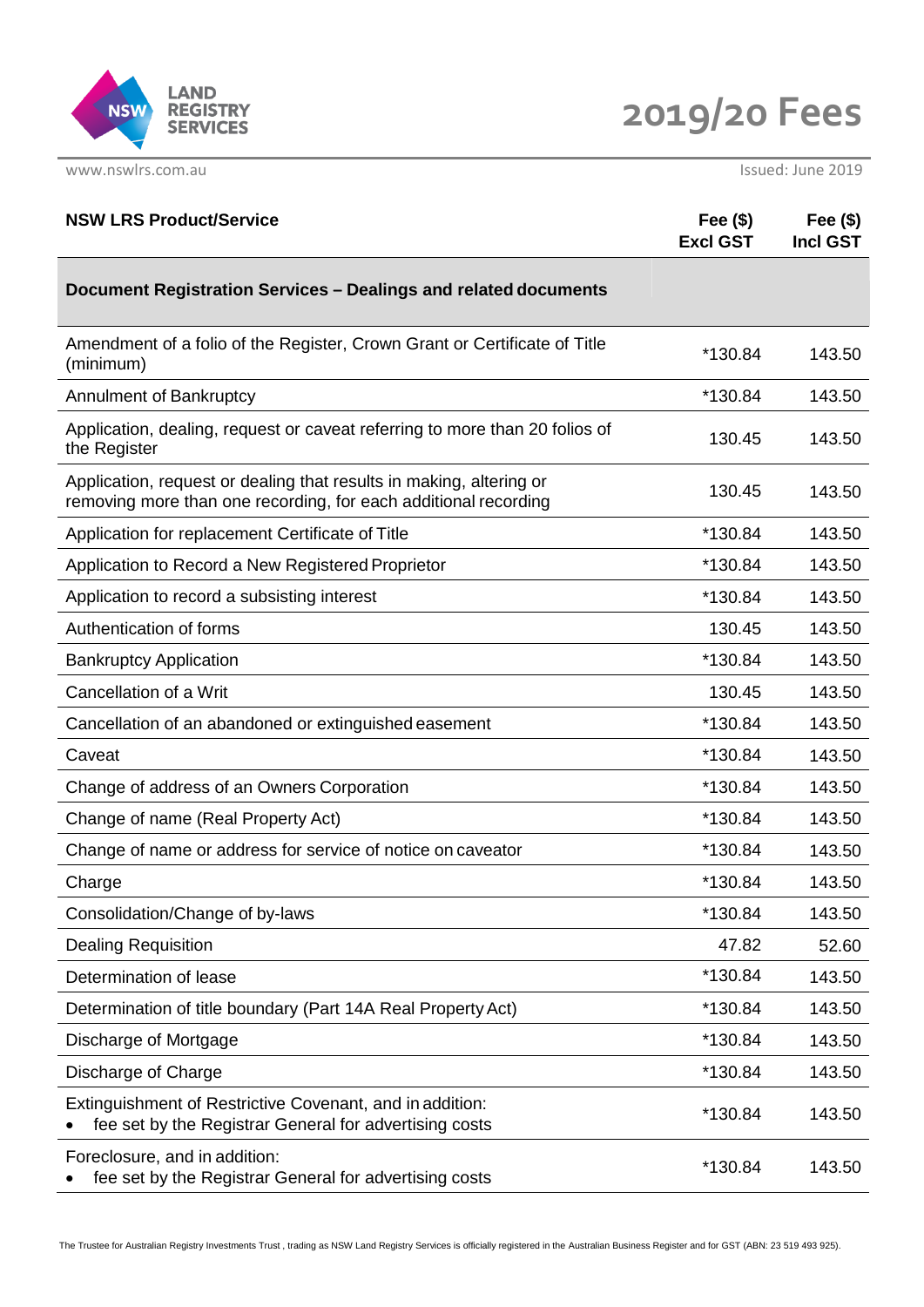

| <b>NSW LRS Product/Service</b>                                                                               | Fee $(\$)$<br><b>Excl GST</b> | Fee $(\$)$<br><b>Incl GST</b> |
|--------------------------------------------------------------------------------------------------------------|-------------------------------|-------------------------------|
| Document Registration Services - Dealings and related documents                                              |                               |                               |
| Lease                                                                                                        | *130.84                       | 143.50                        |
| Memorandum                                                                                                   | 130.45                        | 143.50                        |
| Miscellaneous Application in relation to Crown Land (forfeiture, purchase<br>of a term Crown Lease etc)      | *130.84                       | 143.50                        |
| Mortgage                                                                                                     | *130.84                       | 143.50                        |
| Notice of conversion of a strata lot to common property                                                      | *130.84                       | 143.50                        |
| Notice of Death (section 101 Real Property Act)                                                              | *130.84                       | 143.50                        |
| Order of Court (including extension of a caveat)                                                             | *130.84                       | 143.50                        |
| Order of NSW Civil and Administrative Tribunal (NCAT)                                                        | *130.84                       | 143.50                        |
| Order terminating a neighbourhood scheme (section 72 Community Land<br>Development Act 1989)                 | *130.84                       | 143.50                        |
| Order terminating a strata scheme                                                                            | *130.84                       | 143.50                        |
| Plan, sketch or diagram accompanying a dealing, application, request or<br>instrument                        | 130.45                        | 143.50                        |
| Possessory title, Application for (section 45D Real Property Act)                                            | *130.84                       | 143.50                        |
| Postponement of Mortgage                                                                                     | *130.84                       | 143.50                        |
| Preparation of lapsing notice (section 74I or 74J Real Property Act)                                         | *130.84                       | 143.50                        |
| Primary Application under section 14 of the Real Property Act                                                | *1,962.56                     | 2,158.40                      |
| Primary Application under section 31A of the Real Property Act                                               | *354.20                       | 389.20                        |
| Production of a document for a single purpose                                                                | 40.18                         | 44.20                         |
| <b>Priority Notice - Lodgment</b>                                                                            | 35.59                         | 39.15                         |
| <b>Priority Notice - Withdrawal</b>                                                                          | 14.75                         | 16.22                         |
| Priority Notice - Extension                                                                                  | 14.75                         | 16.22                         |
| Production of a document once for period of up to three months for multiple<br>purposes (no more than eight) | 80.36                         | 88.40                         |
| Request                                                                                                      | *130.84                       | 143.50                        |
| Request to record a Reserve Trust as Registered Proprietor                                                   | *130.84                       | 143.50                        |
| Surrender of a Crown Lease to the State of NSW                                                               | *130.84                       | 143.50                        |
| Transfer (pursuant to section 46 Real Property Act)                                                          | *130.84                       | 143.50                        |
|                                                                                                              |                               |                               |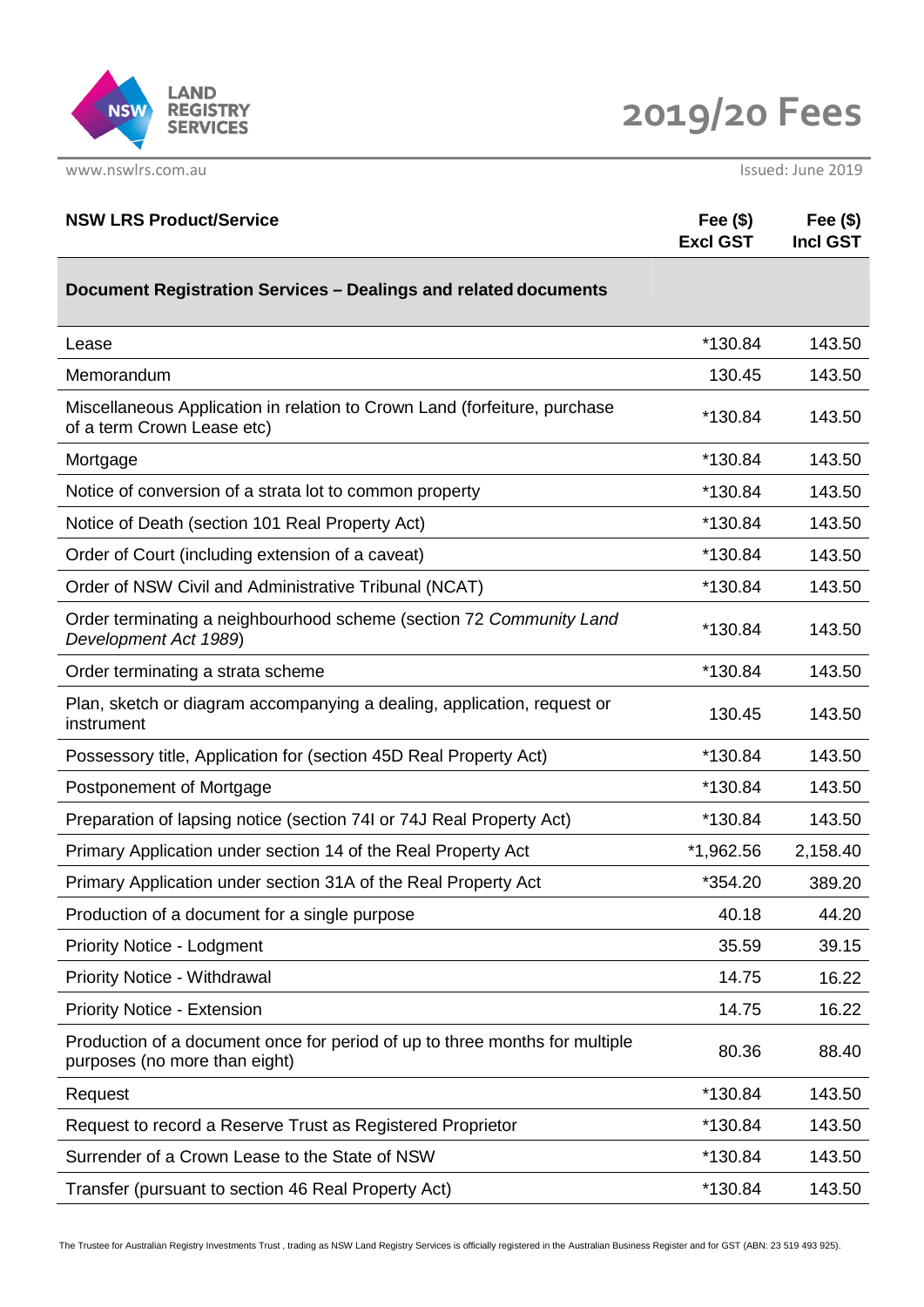

**2019/20 Fees**

| Fee $(\$)$<br><b>Excl GST</b> | Fee $(\$)$<br><b>Incl GST</b> |
|-------------------------------|-------------------------------|
|                               |                               |
| *130.84                       | 143.50                        |
| *261.29                       | 287.00                        |
| *261.29                       | 287.00                        |
| *260.93                       | 286.60                        |
| *130.84                       | 143.50                        |
| *130.84                       | 143.50                        |
| *130.84                       | 143.50                        |
| *130.84                       | 143.50                        |
| *130.84                       | 143.50                        |
| 130.45                        | 143.50                        |
|                               |                               |

| Document Registration Services - General Register of Deeds                               |        |        |
|------------------------------------------------------------------------------------------|--------|--------|
| Deed – recording or registering any instrument in the General Register of<br>Deeds       | 130.45 | 143.50 |
| Power of attorney                                                                        | 130.45 | 143.50 |
| Preparation of registration copy of an instrument (minimum)                              | 13.36  | 14.70  |
| Writ, Order or Legal Proceeding – registration or renewal or vacation of<br>registration | 130.45 | 143.50 |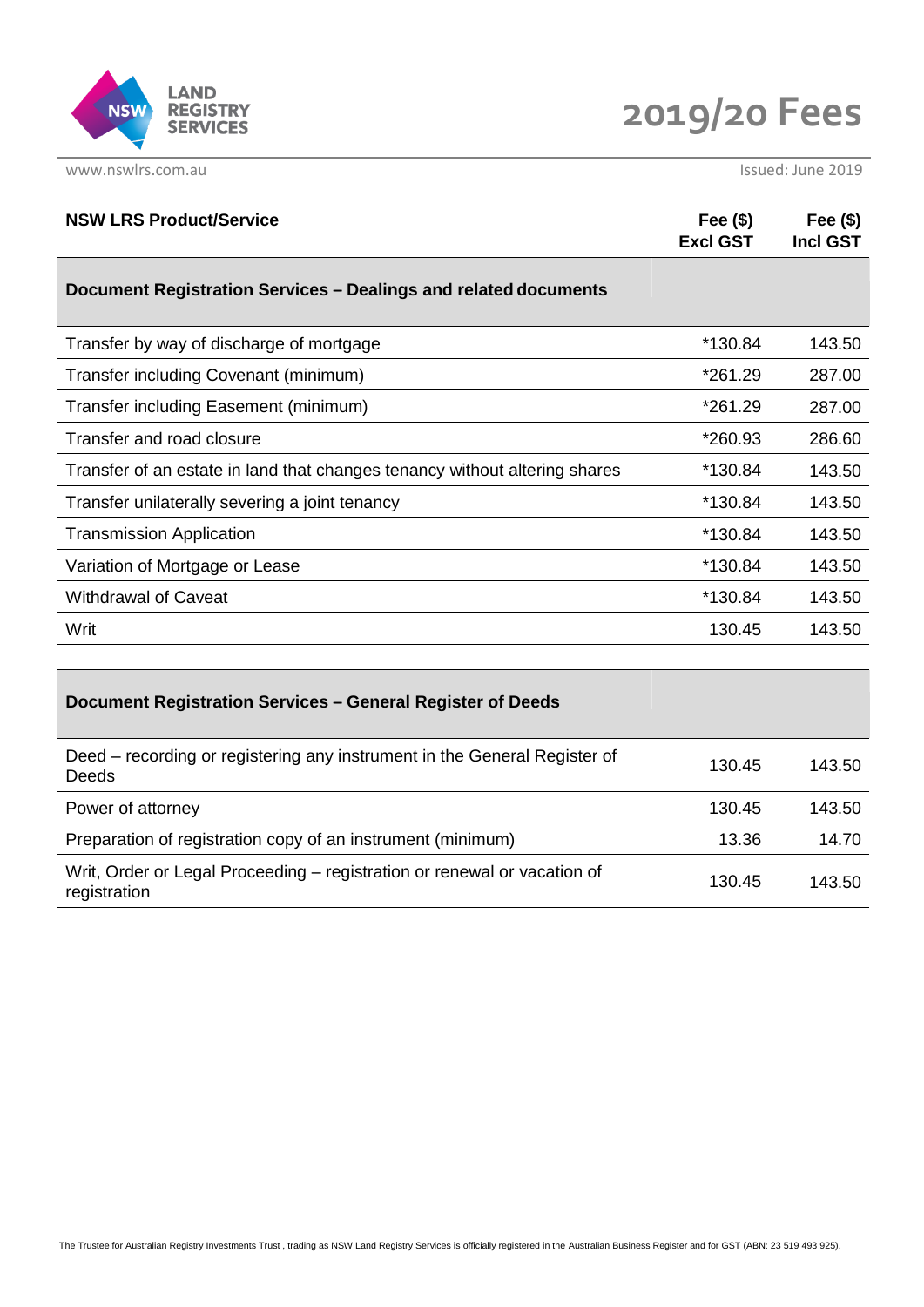

| <b>NSW LRS Product/Service</b>                                                                                                                                                                                              | Fee $($ \$)<br><b>Excl GST</b> | Fee $(\$)$<br><b>Incl GST</b> |
|-----------------------------------------------------------------------------------------------------------------------------------------------------------------------------------------------------------------------------|--------------------------------|-------------------------------|
| Titling and Plan Services - Plans and related documents                                                                                                                                                                     |                                |                               |
| Amendment of a plan (minimum)                                                                                                                                                                                               | 130.45                         | 143.50                        |
| <b>Building Management Statement</b>                                                                                                                                                                                        | 354.18                         | 389.60                        |
| By-laws accompanying a plan                                                                                                                                                                                                 | 354.18                         | 389.60                        |
| Community land development contract                                                                                                                                                                                         | 354.18                         | 389.60                        |
| Community land management statement                                                                                                                                                                                         | 354.18                         | 389.60                        |
| Community land plan, lodgment for examination, and in addition<br>For each lot after the first lot                                                                                                                          | 588.73<br>588.73               | 647.60<br>647.60              |
| Deposited plan or strata plan, lodgment for examination, and in addition<br>For each lot after the first lot<br>For preparation and supply of a Certificate of Title for common<br>$\bullet$<br>property in a strata scheme | 274.73<br>274.73<br>274.73     | 302.20<br>302.20<br>302.20    |
| Plan of consolidation – for each title consolidated                                                                                                                                                                         | 130.45                         | 143.50                        |
| Plan requisition                                                                                                                                                                                                            | 95.73                          | 105.30                        |
| Pre-allocated Plan Number (PPN)                                                                                                                                                                                             | No charge                      | No charge                     |
| Pre-Examination of a community land plan and, in addition:<br>For each lot in the plan after the first lot                                                                                                                  | 647.64<br>647.64               | 712.40<br>712.40              |
| Pre-Examination of a deposited plan or strata plan and, in addition:<br>For each lot in the plan after the first lot<br>$\bullet$                                                                                           | 302.18<br>302.18               | 332.40<br>332.40              |
| Recording a plan prepared solely for the purpose of placing survey<br>information on public record                                                                                                                          | 130.45                         | 143.50                        |
| Re-examination of a plan if survey information has been added to an original<br>compiled plan as a result of requisition                                                                                                    | 130.45                         | 143.50                        |
| Section 88B Instrument (Conveyancing Act 1919) – for each affecting<br>interests (i.e. easement etc created or released)                                                                                                    | 130.45                         | 143.50                        |
| Strata development contract                                                                                                                                                                                                 | 354.18                         | 389.60                        |
| Strata management statement                                                                                                                                                                                                 | 354.18                         | 389.60                        |
| Substitute plan or any sheet thereof or additional sheet                                                                                                                                                                    | 130.45                         | 143.50                        |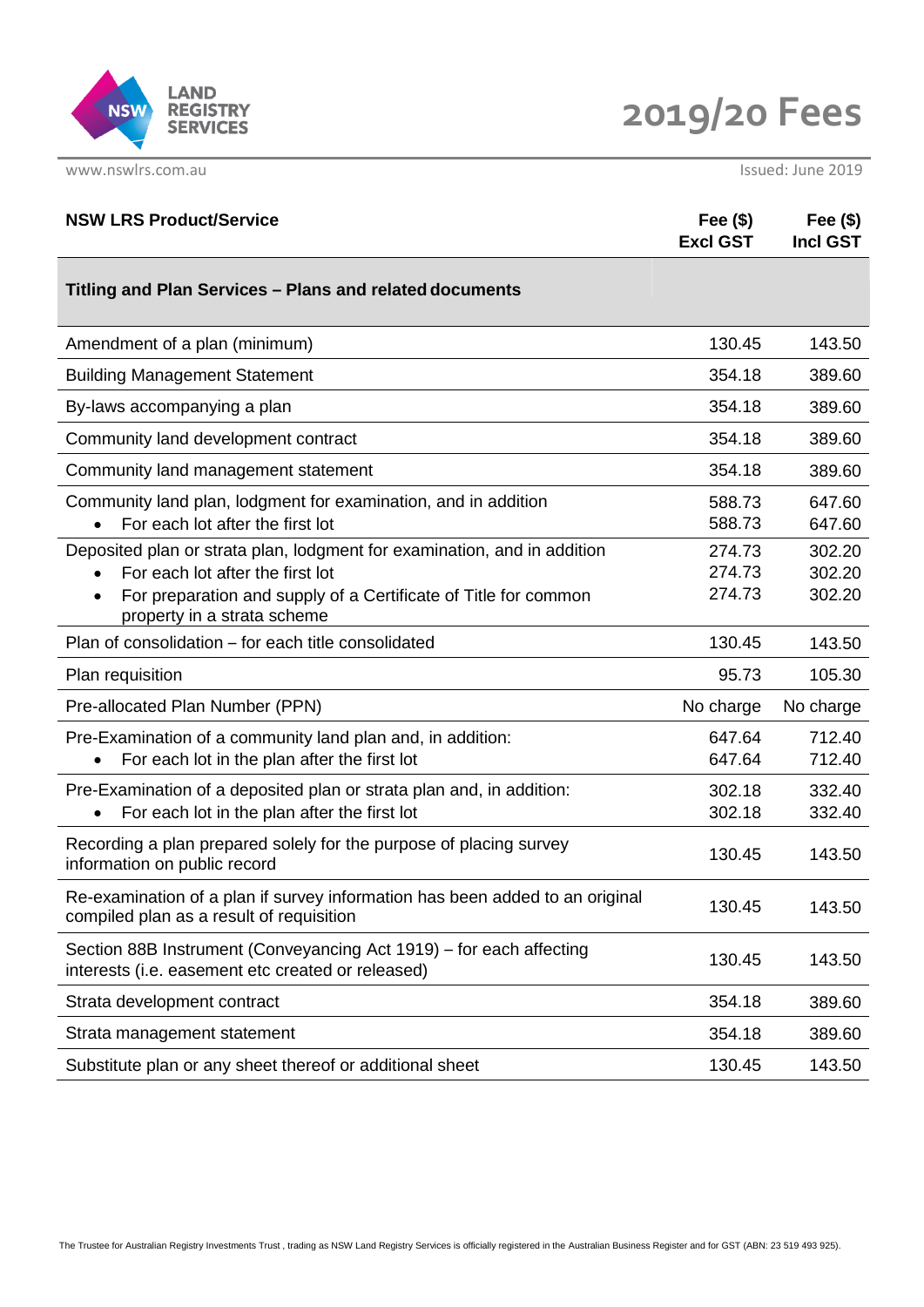

**2019/20 Fees**

| <b>NSW LRS Product/Service</b>                                                                                                                                  | Fee $(\$)$<br><b>Excl GST</b> | Fee $(\$)$<br><b>Incl GST</b> |
|-----------------------------------------------------------------------------------------------------------------------------------------------------------------|-------------------------------|-------------------------------|
| <b>Information Products and Services</b>                                                                                                                        |                               |                               |
| Causes, Writs and Orders, search against each name (over the counter<br>delivery)                                                                               | 13.36                         | 14.70                         |
| Certified copy (minimum)                                                                                                                                        | 130.45                        | 143.50                        |
| Copies of Documents (over the counter delivery - includes title searches,<br>images of dealings and plans and other documents, first twenty pages)<br>(minimum) | 13.36                         | 14.70                         |
| Copy of an Official Search                                                                                                                                      | 130.45                        | 143.50                        |
| Dealing images (over the counter delivery)                                                                                                                      | 13.36                         | 14.70                         |
| Deposited documents, inspection of                                                                                                                              | 35.55                         | 39.10                         |
| Deposited documents, permanent lodgment or return of up to four<br>documents, and in addition:                                                                  | 35.55                         | 39.10                         |
| For each additional document                                                                                                                                    | 8.91                          | 9.80                          |
| Initial search of the Register (including a copy of relevant folio and delivery<br>fee), and in addition:                                                       | 354.18                        | 389.60                        |
| For any additional document                                                                                                                                     | 13.36                         | 14.70                         |
| Lease folio data extract report                                                                                                                                 | 32.27                         | 35.50                         |
| Lease folio caveats, writs and other dealings report                                                                                                            | 32.27                         | 35.50                         |
| Owner/lessee inquiry (over the counter delivery)                                                                                                                | 13.36                         | 14.70                         |
| <b>Request for Official Search</b>                                                                                                                              | 354.18                        | 389.60                        |
| Request for search, or continuation of a search of the General Register of<br>Deeds                                                                             | 354.18                        | 389.60                        |
| Subpoena, lodgment of (minimum)                                                                                                                                 | 130.45                        | 143.50                        |
| Title searches (over the counter delivery)                                                                                                                      | 13.36                         | 14.70                         |
| Plan images (DP/SP images) (over the counter delivery)                                                                                                          | 13.36                         | 14.70                         |
| Plan image associated documents e.g. 88Bs (over the counter delivery)                                                                                           | 13.36                         | 14.70                         |